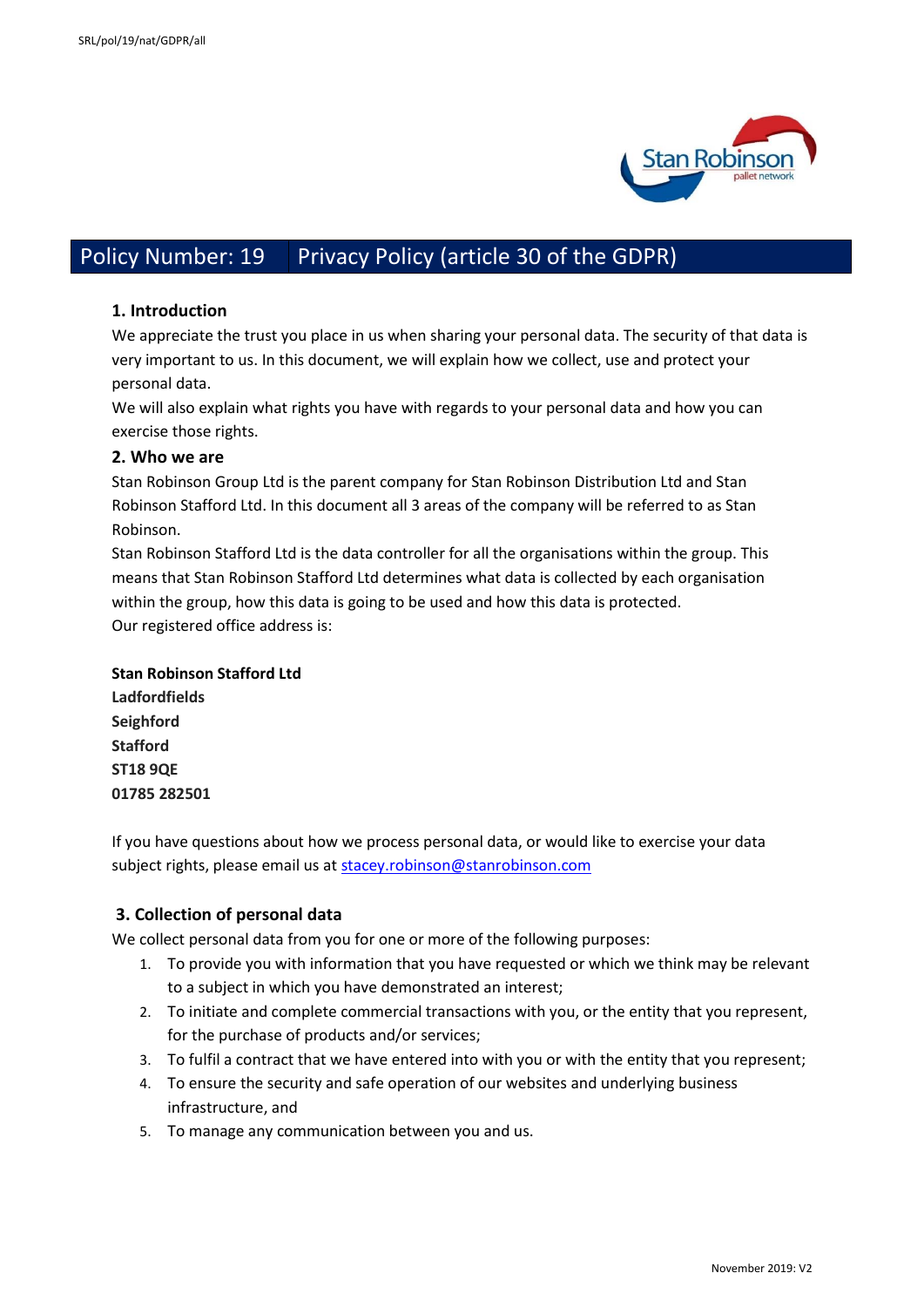# **4. Lawful basis for the processing of personal data**

The table below describes the various forms of personal data we collect and the lawful basis for processing this data. Our business systems infrastructure and compliance means that all personal data is processed on common, Group-wide platforms. We have processes in place to make sure that

only those people in our organisation who need to access your data can do so. A number of data elements are collected for multiple purposes, as the table below shows. Some data may be shared with third parties and, where this happens, this is also identified below.

When we process on the lawful basis of legitimate interest, we apply the following test to determine whether it is appropriate:

**The purpose test** – is there a legitimate interest behind the processing? **Necessity test** – is the processing necessary for that purpose? **Balancing test** – is the legitimate interest overridden, or not, by the individual's interests, rights or freedoms?

#### **5. Storage of personal data**

Stan Robinson is a UK based organisation whose primary offices are in the UK.

- The majority of our website and web applications systems are hosted in the EU and are accessed only by our UK-based staff.
- In all these instances, we have appropriate contractual and security measures in place to ensure that personal data is protected.
- Our customer relationship management, marketing and accounting systems for all our businesses are UK-based
- Unless we specifically state otherwise all of the CSPs that we use utilise EU-located processing facilities.
- Our payment processors and banking arrangements are based in the EU
- We ship and deliver physical products around the UK; therefore use logistics companies that are based within the UK. We have appropriate legal and security relationships with those partners.
- We operate a data retention policy in respect of all data, whether paper-based or digital and those aspects of it which relate to personal data are retained for 1-7 years depending on the nature of the data.

#### **6. Security measures**

We have what we believe are appropriate security controls in place to protect personal data. Risk assessment, including assessing risks to the rights and freedoms of data subjects, is at the heart of our processes.

We do not, however, have any control over what happens between your device and the boundary of our information infrastructure. You should be aware of the many information security risks that exist and take appropriate steps to safeguard your own information. We accept no liability in respect of breaches that occur beyond our sphere of control.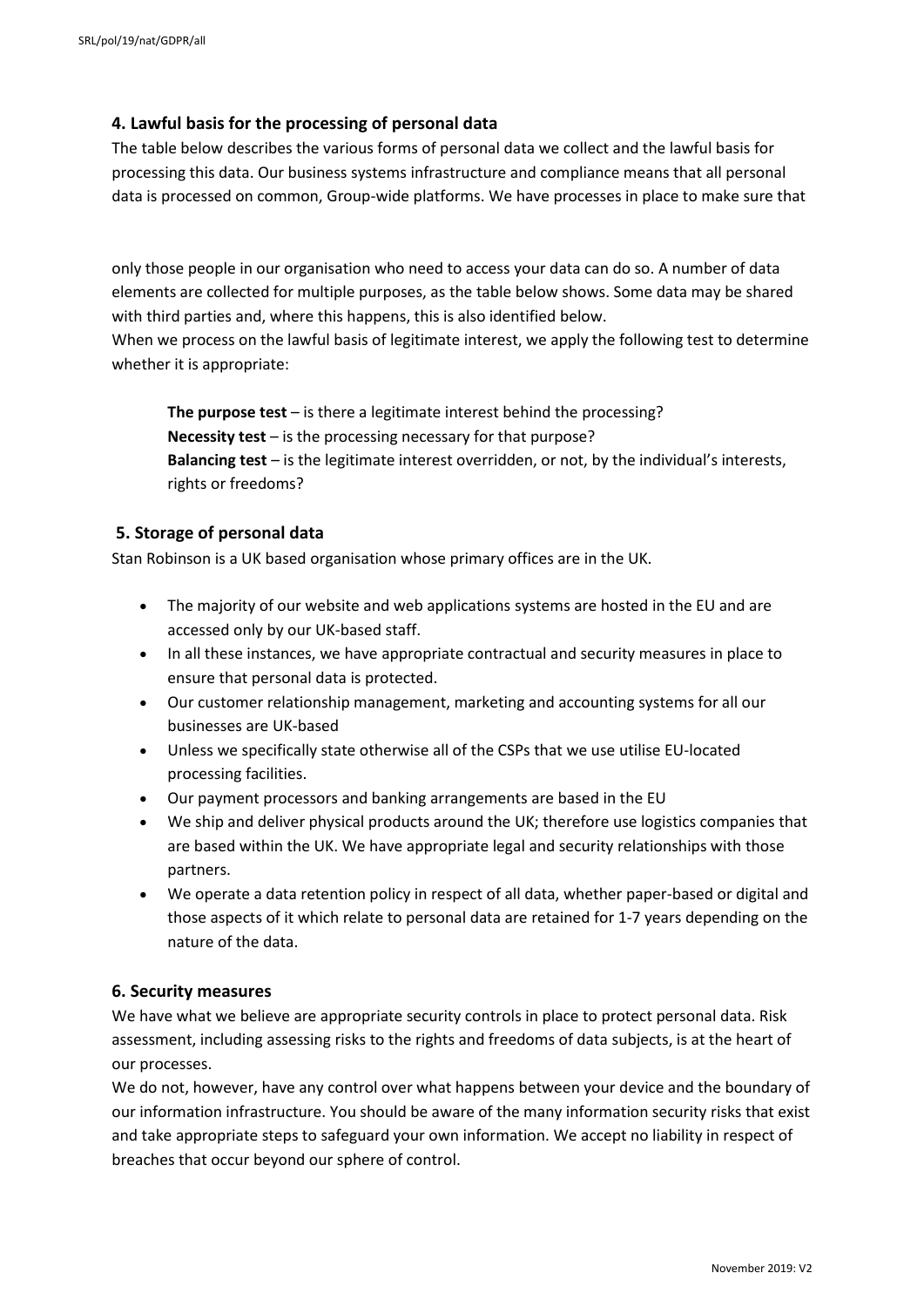# **7. Your rights as a data subject**

As a data subject whose personal information we hold, you have certain rights. If you wish to exercise any of these rights, please email [stacey.robinson@stanrobinson.com](mailto:stacey.robinson@stanrobinson.com) In order to process your request, we will ask you to provide two valid forms of identification for verification purposes. Your rights are as follows:

# **The right to be informed**

At Stan Robinson, we are obliged to provide clear and transparent information about our

 data processing activities. This is provided by this privacy policy and any related communications we may send you.

# **The right of access**

You may request a copy of the personal data we hold about you free of charge. Once we have verified your identity and, if relevant, the authority of any third-party requestor, we will provide access to the personal data we hold about you as well as the following information:

- a) The purposes of the processing b) The categories of personal data concerned c) The recipients to whom the personal data has been disclosed d) The retention period or envisioned retention period for that personal data e) When personal data has been collected from a third party, the source of the personal data
- If there are exceptional circumstances that mean we can refuse to provide the information, we will explain them. If requests are frivolous or vexatious, we reserve the right to refuse them. If answering requests is likely to require additional time or occasions unreasonable expense (which you may have to meet), we will inform you.

# **The right to rectification**

When you believe we hold inaccurate or incomplete personal information about you, you may exercise your right to correct or complete this data. This may be used with the right to restrict processing to make sure that incorrect/incomplete information is not processed until it is corrected.

# **The right to erasure (the 'right to be forgotten')**

Where no overriding legal basis or legitimate reason continues to exist for processing personal data, you may request that we delete the personal data. This includes personal data that may have been unlawfully processed. We will take all reasonable steps to ensure erasure.

# **The right to restrict processing**

You may ask us to stop processing your personal data. We will still hold the data, but will not process it any further. This right is an alternative to the right to erasure. If one of the following conditions applies you may exercise the right to restrict processing: